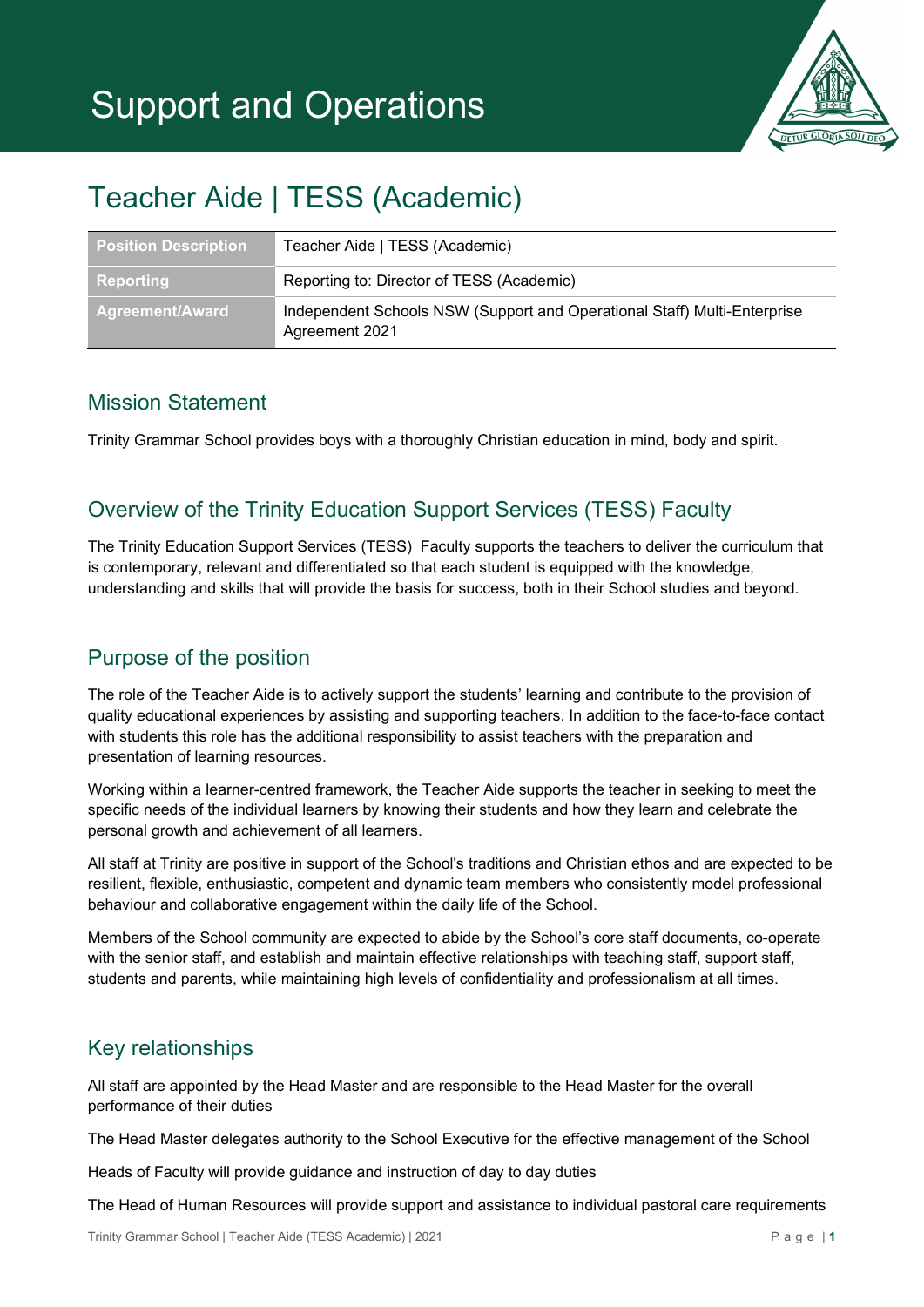

## Key accountabilities

- 1. Contribute to the provision of quality educational experiences by assisting and supporting teachers with the preparation and enhancement of learning materials and associated activities
- 2. Work with students individually or in small groups on activities under the supervision of the classroom teacher
- 3. Contribute to the care and management of students with a disability and/or additional learning and support needs
- 4. Support the teaching staff in their professional responsibility for the supervision of students during outof-classroom situations at the School
- 5. Use the School's Learning Management System and Administration System to maintain formal records required by the School and the Department
- 6. Contribute to and participate in professional learning in order to demonstrate continual improvement in employment practice
- 7. Operate with discretion, respect, trust and discernment while also maintaining confidentiality in all aspects of student, staff, parents and School information
- 8. Model the Christian values of the School and provide a Christ-like example to all within the Trinity Grammar School community.

# 1 Role Responsibilities

## 1.1 Student Support

Working in close collaboration with and under the direction of the Director of TESS (Academic):

- 1.1.1 Provide in class support for identified students, under the direction of the Learning Support Coordinator and classroom teacher
- 1.1.2 Provide small group withdrawal support (literacy, numeracy, organisation) for identified students, under the direction of the classroom teacher and Learning Support Co-ordinator
- 1.1.3 Provide 1:1 support for identified students, under the direction of the Learning Support Co-ordinator
- 1.1.4 Work in collaboration with TESS Staff and classroom teachers in the preparation of lessons, conferencing of students' work and application
- 1.1.5 Provide assistance during class activities, as required, to ensure maximum participation in programmes
- 1.1.6 Contribute to the provision of quality educational experiences by assisting and supporting teachers with the differentiation, preparation and enhancement of learning materials and associated activities
- 1.1.7 Report on students' progress and participate, as required, in student welfare discussions, to assist with planning and the development of Individual Plans
- 1.1.8 Provide regular feedback to the TESS case managers and the Learning Support Co-ordinator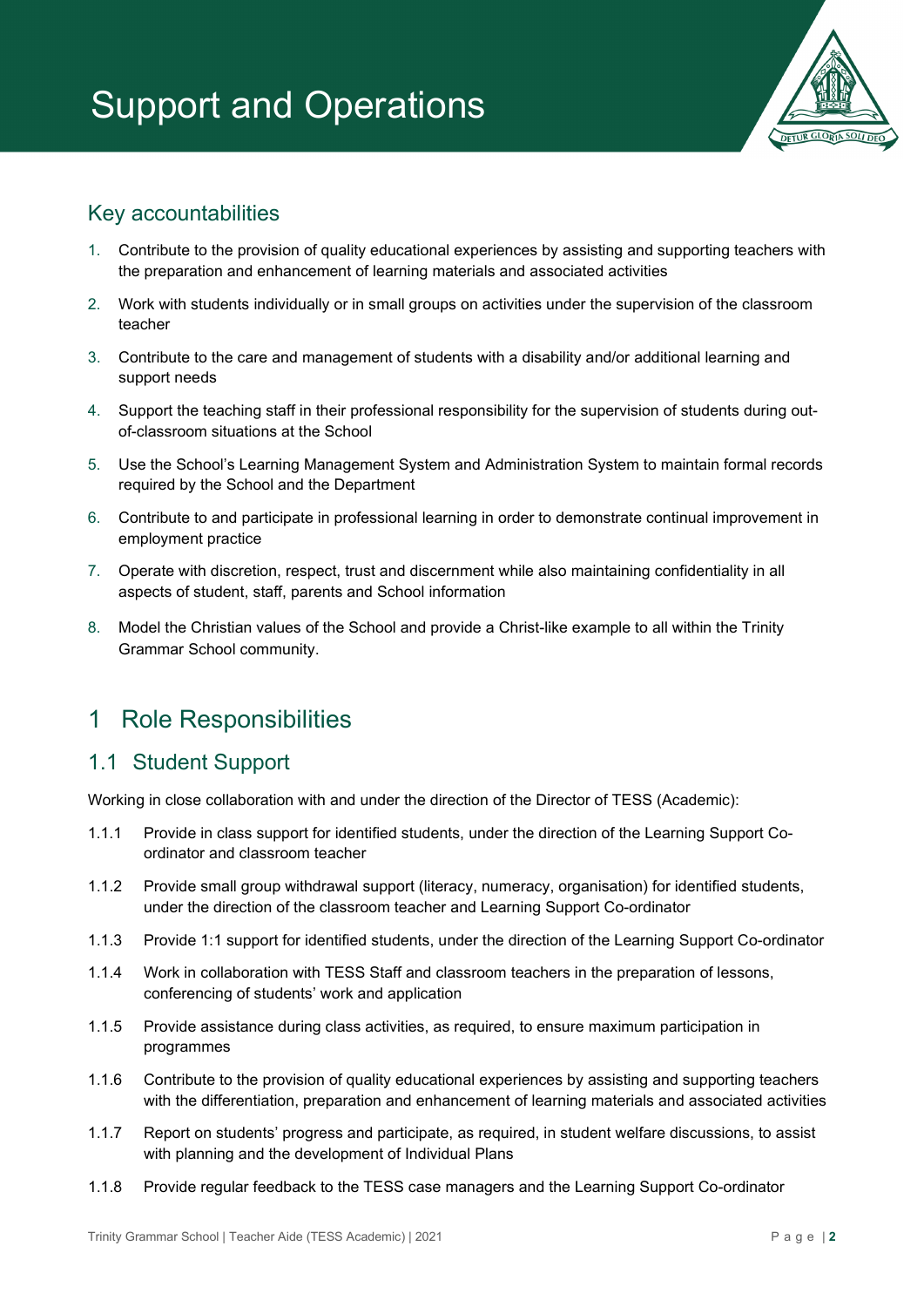

- 1.1.9 Provide appropriate support and safety for students with a physical disability
- 1.1.10 Support the teaching staff in their professional responsibility for the supervision of students during out-of-class situations at the School
- 1.1.11 Participate as required on the playground, in the gym, during sport lessons and music activities, in the Library and on excursions and camps
- 1.1.12 Work with flexibility to support inclusive teaching practices which may involve working with all students within a class from time to time

#### 1.2 Pastoral

- 1.2.1 Support the School's disciplinary system, encouraging positive relationships and mutual respect with the students under your supervision
- 1.2.2 Respect, understand and adhere to the need for confidentiality
- 1.2.3 Develop an effective, positive relationship with all students in the class
- 1.2.4 Foster effective partnerships with students, staff, parents and members of the wider community

#### 1.3 Administrative

- 1.3.1 Prepare and present progress notes on student development and progress in a timely manner, ensuring matters remain confidential and respectful
- 1.3.2 Undertake and document student observations in accordance with legislative requirements and best practice including those outlined in Nationally Consistent Collection of Data (NCCD)
- 1.3.3 Maintain formal records required by the School by using the School's Administration System
- 1.3.4 Complete administrative tasks under the direction of the Learning Support Co-ordinator

#### 1.4 Technology and Equipment

- 1.4.1 Be confident and resourceful in learning new technologies and continuously upskill in digital technologies to engage students and enhance student learning and resourcing educational programmes
- 1.4.2 Effectively use the School's Administration System
- 1.4.3 Effectively use the School's Learning Management System
- 1.4.4 Acquire and continue to develop expertise in subject specific applications